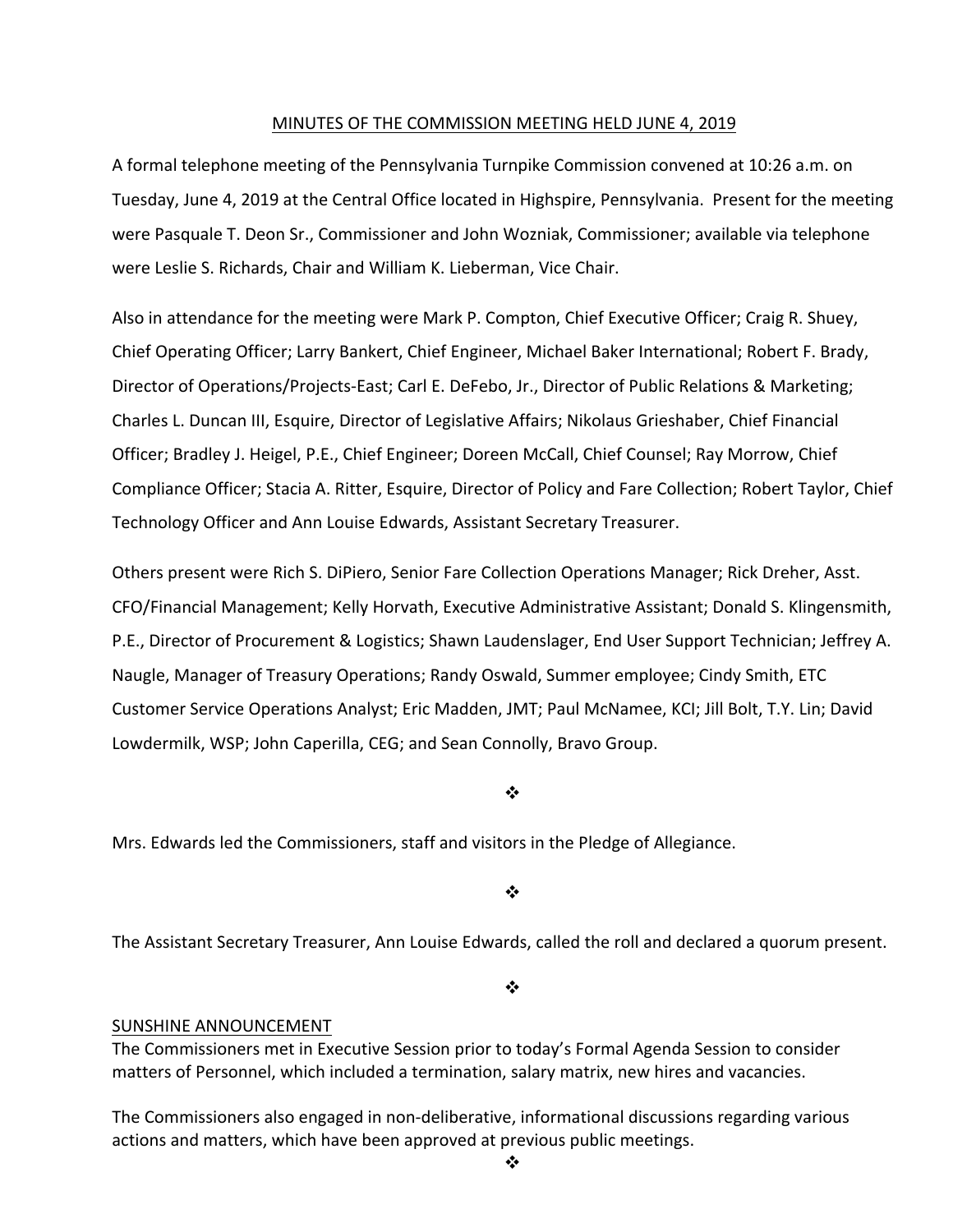# MINUTES OF THE MEETING‐JUNE 4, 2019 **2** | Page

#### PUBLIC COMMENT

Mrs. Edwards: The public is welcome to address the Commission regarding items listed on the Agenda or other items not listed on the Agenda that are within the Commission's authority or control. In order to conduct an orderly and effective meeting, all persons wishing to address the Commission should have signed in a requested time to speak. If you have not done so, you are invited to do so at this time.

There were no requests to address the Commission.

## MINUTES OF THE MEETING

Motion‐That the Minutes of the meeting held May 20, 2019 be approved and filed as submitted‐was made by Commissioner Deon, seconded by Commissioner Wozniak, and passed unanimously.

 $\bullet^{\bullet}_{\bullet} \bullet$ 

## COMMUNICATIONS

Motion‐That the Commission approves the memo received from the Chief Counsel‐was made by Commissioner Deon, seconded by Commissioner Wozniak, and passed unanimously.

#### $\bullet^{\bullet}_{\bullet} \bullet$

#### PERSONNEL

Motion‐That the Commission approves the Personnel as submitted‐was made by Commissioner Deon, seconded by Commissioner Wozniak, and passed unanimously.

 $\cdot$ 

# UNFINISHED BUSINESS

No Unfinished Business to consider.

❖

# NEW BUSINESS

#### SUPPLEMENT

Motion-That the Commission approves the negotiation and execution of Supplemental Agreement #1 for construction management/construction inspection (CM/CI) services for the Tuscarora Tunnel rehabilitation with Johnson, Mirmiran & Thompson, Inc. (JMT), for an increase of \$5,900,000.00 to complete all CM/CI services; for a revised not-to-exceed amount of \$12,400,000.00 -was made by Commissioner Deon, seconded by Commissioner Wozniak, and approved unanimously.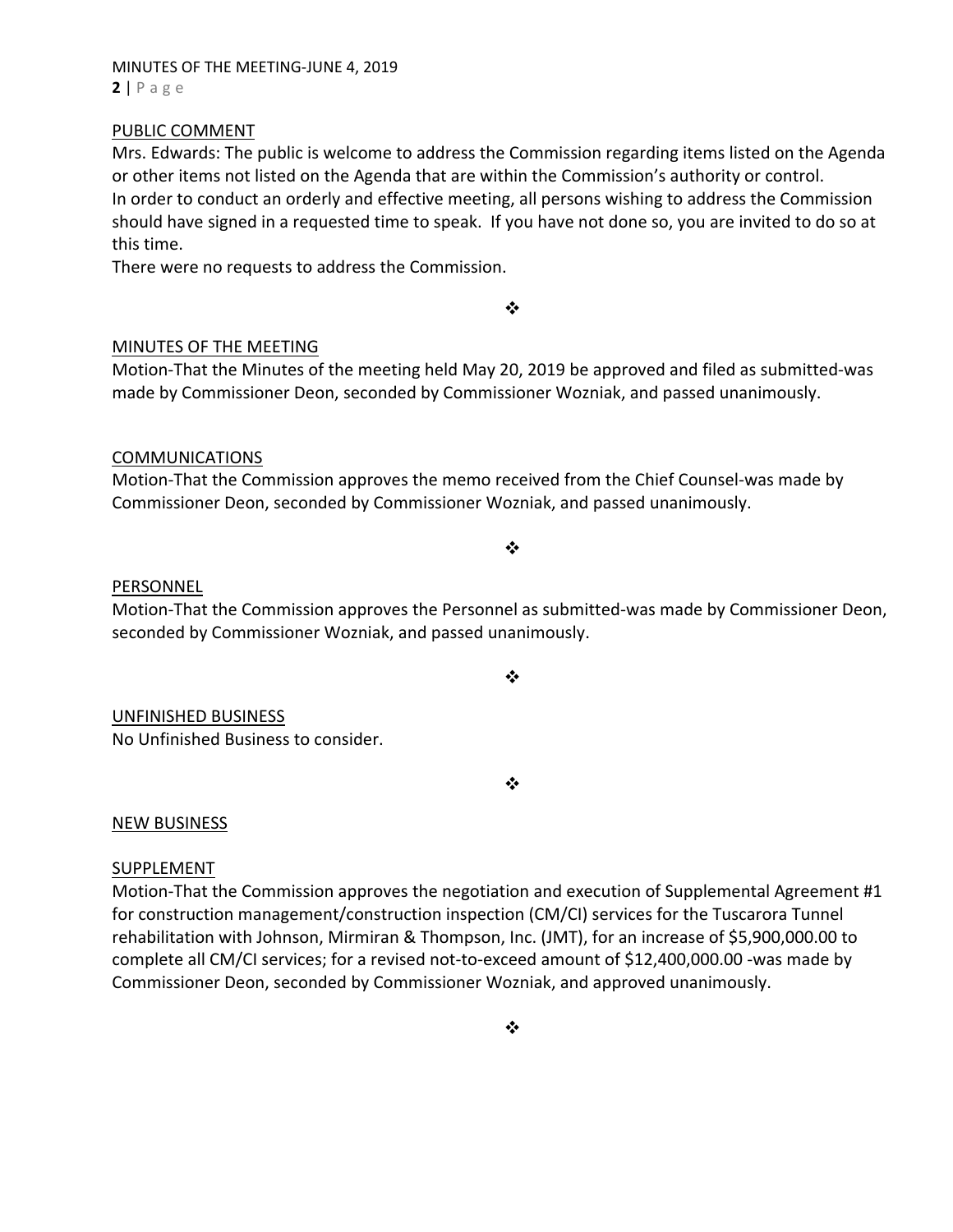## MINUTES OF THE MEETING‐JUNE 4, 2019 **3** | Page

# **AGREEMENTS**

Motion‐That the Commission approves the negotiation and execution of the Agreements, an MOU and an Amendment for the items listed in memos "a" through "d":

- a. Four (4) agreements for fabricated structural steel inspections systemwide for calendar years 2020 – 2024, with the same selected consultants negotiated by PennDOT; for a total combined not‐to‐ exceed amount of \$7,000,000.00;
- b. Amendment to our agreement with Nelson & Campbell, LLC for E‐ZPass distribution, exercising the option to renew the agreement for an additional year;
- c. Memorandum of Understanding with Worcester Township for payment to the Township for the planting of trees adjacent to an area where vegetation was removed as part of the total reconstruction project from MP A26.00 to MP A31.00; at an amount of \$25,000.00;
- d. Reimbursement Agreement with the Borough of Dravosburg to reimburse the Borough the cost for the design and construction of Maple Avenue which is necessary for construction of the Mon/Fayette Expressway; at a not‐to‐exceed amount of \$2,000,000.00**.**

‐was made by Commissioner Deon, seconded by Commissioner Wozniak, and passed unanimously.

 $\frac{1}{2}$ 

# RIGHT‐OF‐WAY REQUEST

Motion-That the Commission approves the Right-of-Way Requests for the items listed in memos "a" through "n":

- a. Adopt the proposed Property Acquisition Resolution for Right‐of‐Way #14S010 (Keith & Migdalia Frazier), a total take parcel necessary for construction of the Mon/Fayette Expressway, Rt. 51 to I‐376, by authorizing payment of \$12,100.00 representing estimated just compensation to counsel named at a later date; and authorize payment of additional statutory damages as calculated by the Right‐of‐Way Administrator and approved by the Chief Counsel;
- b. Authorize payment of \$2,977.50 to Lebanon Village Condominium Association, as all units are being taken as part of the Mon/Fayette Expressway, Rt. 51 to I‐376; authorize payment of \$508.00 to Dornish Law Offices, P.C.; and approve payment of Section 710 statutory damages of up to \$4,000.00;
- c. Acquisition of Right‐of‐Way #15000‐C1 (Paul T. & Christine M. Hudak, Jr.), a partial take parcel necessary for the total reconstruction project from MP 57.00 to MP 67.00 by authorizing payment of \$5,075.00 representing fair market value and pro-rated taxes to Paul T. & Christine M. Hudak, Jr.; authorize the appropriate Commission officials to execute the Agreement of Sale and other documents that may be required for closing; authorize the payment of additional statutory damages as calculated by the Right‐of‐Way Administrator and approved by the Chief Counsel; and payment of fair market value to the property owners is contingent upon the delivery of a deed as prepared by the Legal Department;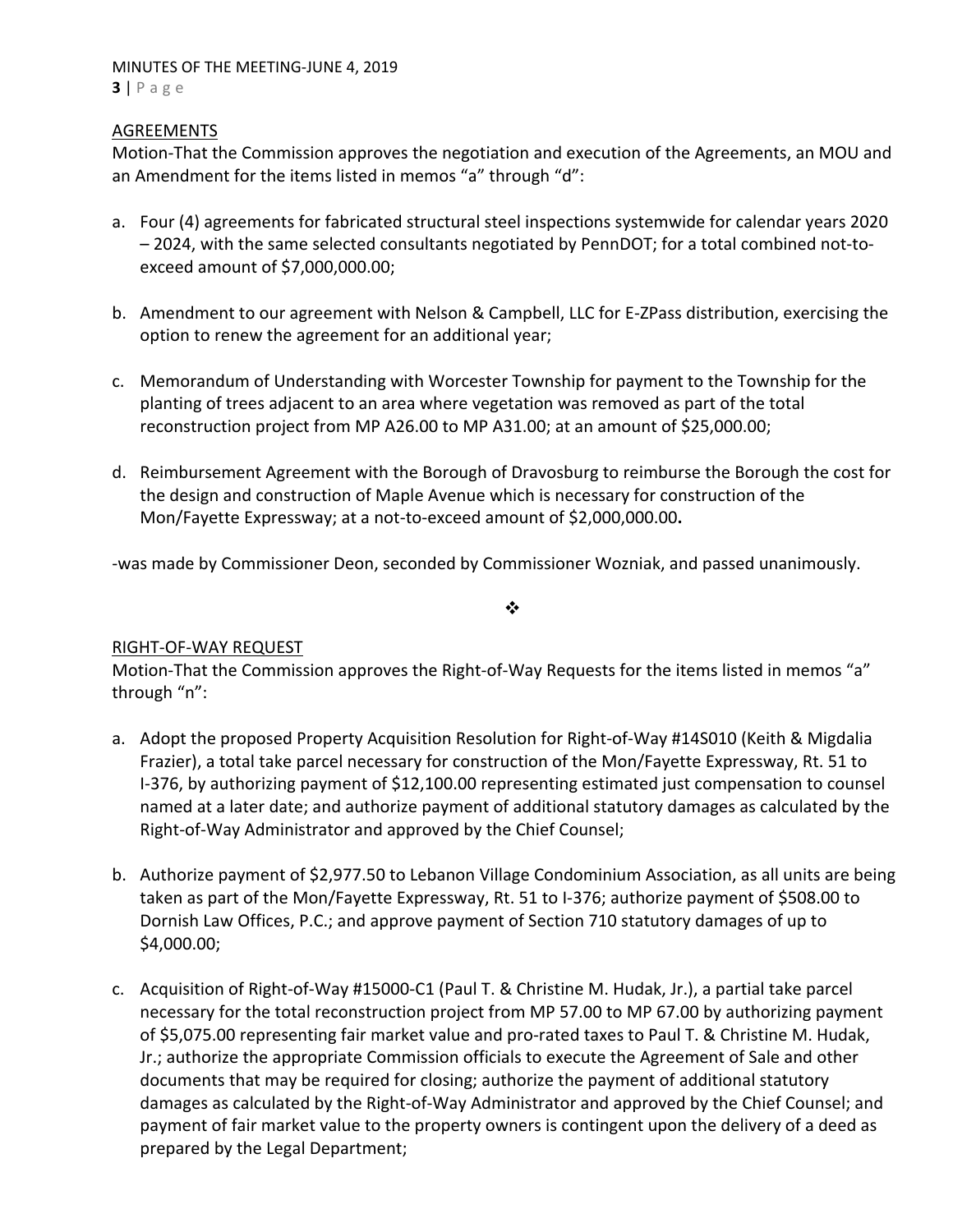# MINUTES OF THE MEETING‐JUNE 4, 2019

**4** | Page

- d. Acquisition of Right‐of‐Way #14S293 (Sheena Evangeline Berkley), a total take parcel necessary for construction of the Mon/Fayette Expressway, Rt. 51 to I‐376, by authorizing payment of \$111,614.18 representing fair market value, pro‐rated taxes and recording fees to Arrow Land Solutions, LLC, escrow agent; authorize the appropriate Commission officials to execute the Agreement of Sale and other documents that may be required for closing; authorize the payment of additional statutory damages as calculated by the Right‐of‐Way Administrator and approved by the Chief Counsel; and payment of fair market value to the property owner is contingent upon the delivery of a deed as prepared by the Legal Department;
- e. Acquisition of Right‐of‐Way #12027‐C (Allison Park Contractors, Inc.), a total take parcel necessary for Beaver River Bridge reconstruction by authorizing payment of \$235,873.28 representing fair market value, pro‐rated taxes and recording fees to Tri‐State Paralegal Service, LLC, escrow agent; authorize the appropriate Commission officials to execute the Agreement of Sale and other documents that may be required for closing; authorize the payment of additional statutory damages as calculated by the Right‐of‐Way Administrator and approved by the Chief Counsel; and payment of fair market value to the property owners is contingent upon the delivery of a deed as prepared by the Legal Department;
- f. Acquisition of Right‐of‐Way #14S383 (Lois M. Brier), a total take parcel necessary for construction of the Mon/Fayette Expressway, Rt. 51 to I‐376, by authorizing payment of \$138,662.35 representing fair market value, pro‐rated taxes and recording fees to Closure Settlement LLC, escrow agent; authorize the appropriate Commission officials to execute the Agreement of Sale and other documents that may be required for closing; authorize the payment of additional statutory damages as calculated by the Right‐of‐Way Administrator and approved by the Chief Counsel; and payment of fair market value to the property owner is contingent upon her delivery of a deed as prepared by the Legal Department;
- g. Acquisition of Right‐of‐Way #14S419 (Richard W. Kosko), a total take parcel necessary for construction of the Mon/Fayette Expressway, Rt. 51 to I‐376, by authorizing payment of \$60,615.67 representing fair market value, pro-rated taxes and recording fees to Universal Settlement Services of PA, LLC, escrow agent; authorize the appropriate Commission officials to execute the Agreement of Sale and other documents that may be required for closing; authorize the payment of additional statutory damages as calculated by the Right‐of‐Way Administrator and approved by the Chief Counsel; and payment of fair market value to the property owner is contingent upon his delivery of a deed as prepared by the Legal Department;
- h. Acquisition of Right-of-Way #14S296 (Estate of Stephen Karas), a total take parcel necessary for construction of the Mon/Fayette Expressway, Rt. 51 to I‐376, by authorizing payment of \$14,737.04 representing fair market value, pro-rated taxes and recording fees to Arrow Land Solutions, LLC, escrow agent; authorize the appropriate Commission officials to execute the Agreement of Sale and other documents that may be required for closing; authorize the payment of additional statutory damages as calculated by the Right‐of‐Way Administrator and approved by the Chief Counsel; and payment of fair market value to the property owner is contingent upon the delivery of a deed as prepared by the Legal Department;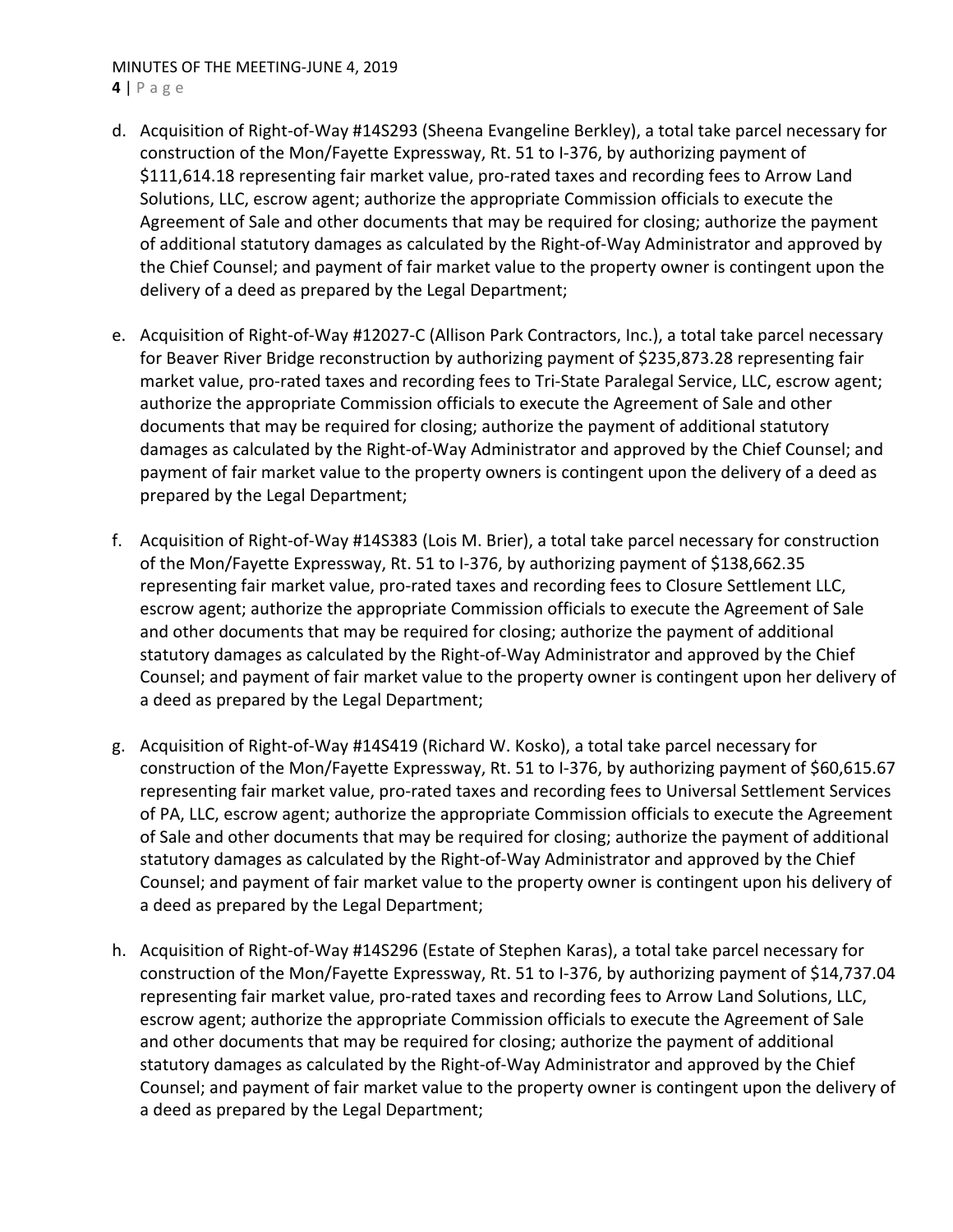# MINUTES OF THE MEETING‐JUNE 4, 2019

**5** | Page

- i. Acquisition of Right‐of‐Way #14S265 (Estate of John Durik, Jr.), a total take parcel necessary for construction of the Mon/Fayette Expressway, Rt. 51 to I‐376, by authorizing payment of \$34,952.17 representing fair market value, pro‐rated taxes and recording fees to Arrow Land Solutions, LLC, escrow agent; authorize the appropriate Commission officials to execute the Agreement of Sale and other documents that may be required for closing; authorize the payment of additional statutory damages as calculated by the Right‐of‐Way Administrator and approved by the Chief Counsel; and payment of fair market value to the property owner is contingent upon the delivery of a deed as prepared by the Legal Department;
- j. Acquisition of Right-of-Way #14S335 (William C. & Jeanne Y. Devey), a total take parcel necessary for construction of the Mon/Fayette Expressway, Rt. 51 to I‐376, by authorizing payment of \$63,581.51 representing fair market value, pro-rated taxes and recording fees to Closure Settlement LLC, escrow agent; authorize payment of \$34,688.65 representing housing supplement and reasonable closing costs to William C. & Jeanne Y. Devey; authorize payment of \$580.00 representing direct payment of reasonable closing costs to Hometeam Inspection Service; authorize the appropriate Commission officials to execute the Agreement of Sale and other documents that may be required for closing; authorize the payment of additional statutory damages as calculated by the Right‐of‐Way Administrator and approved by the Chief Counsel; and payment of fair market value to the property owner is contingent upon the delivery of a deed as prepared by the Legal Department;
- k. Adopt the proposed Property Acquisition Resolution for Right‐of‐Way #14S063 (Charles Nehila and Nancy Nehila, their heirs, successors and assigns, Dennis P. Nehila, Deborah L. Norris, Charles E. Nehila, Candace Ciminnisi, Mark White, Deborah Lessard, Toni M. Nehila, Ashley Nehila, and Robert Lipnicky), a total take parcel necessary for construction of the Mon/Fayette Expressway, Rt. 51 to I‐ 376, by authorizing payment of \$17,000.00 representing estimated just compensation to Bresnahan, Nixon & Finnegan, P.C., escrow agent; and approve payment of additional statutory damages as calculated by the Right‐of‐Way Administrator and approved by the Chief Counsel;
- l. Adopt the proposed Property Acquisition Resolution for Right‐of‐Way #14S013 (William H. & Jennie Harrison), a total take parcel necessary for construction of the Mon/Fayette Expressway, Rt. 51 to I‐376, by authorizing payment of \$29,000.00 representing estimated just compensation to Wratcher Law LLC, escrow agent; and approve payment of additional statutory damages as calculated by the Right‐of‐Way Administrator and approved by the Chief Counsel;
- m. Acquisition of Right‐of‐Way #14S366 and #14S366‐01 (Majik Property 3, LLC; William R. Majernik), a total take parcel necessary for construction of the Mon/Fayette Expressway, Rt. 51 to I‐376, by authorizing payment of \$136,642.49 representing fair market value, pro‐rated taxes and recording fees to Arrow Land Solutions, LLC, escrow agent; also authorize payment of \$15,010.00 representing rent supplement and moving costs to William R. Majernik; authorize the appropriate Commission officials to execute the Agreement of Sale and other documents that may be required for closing; authorize the payment of additional statutory damages as calculated by the Right‐of‐ Way Administrator and approved by the Chief Counsel; and payment of fair market value to the property owner is contingent upon the delivery of a deed as prepared by the Legal Department;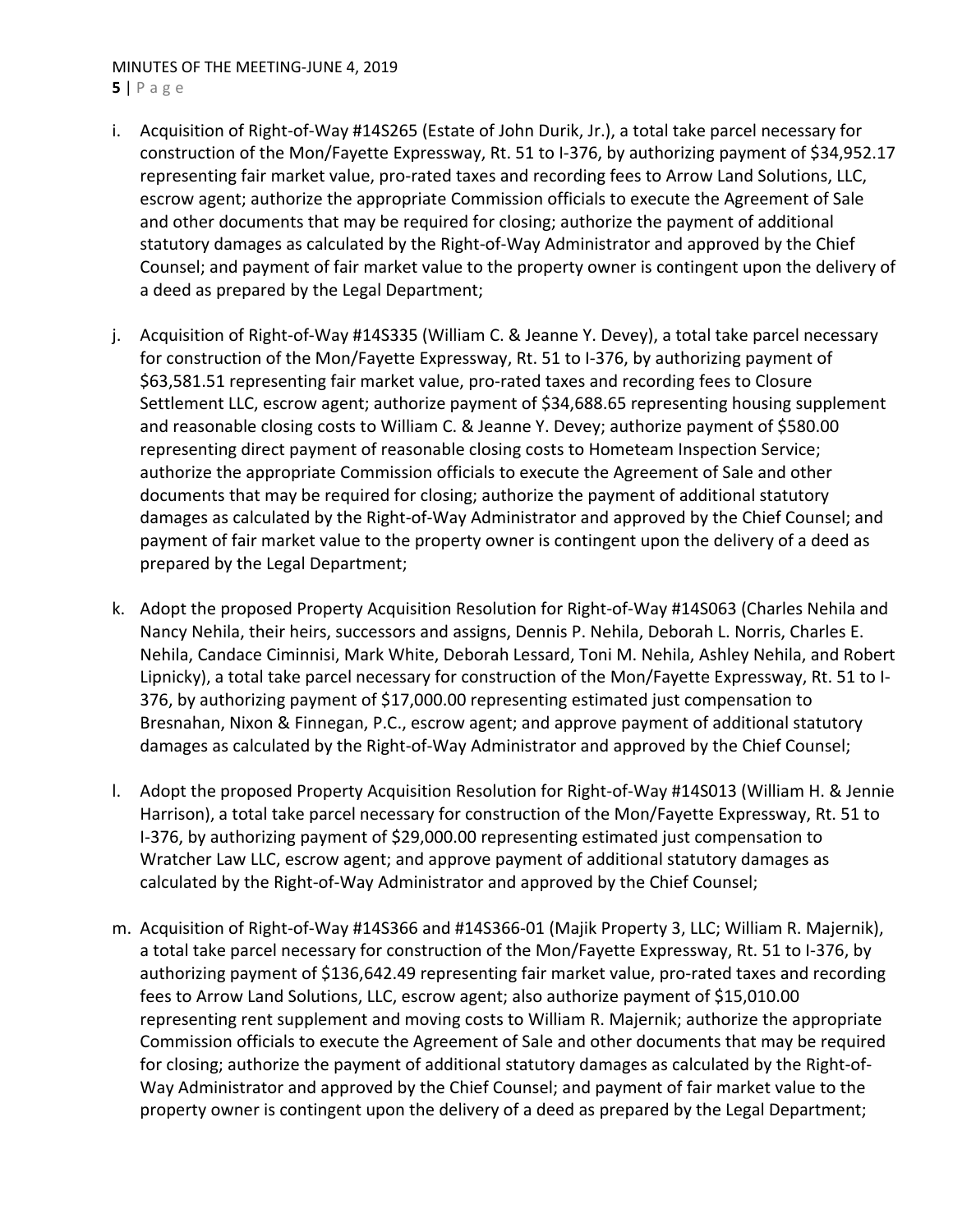#### MINUTES OF THE MEETING‐JUNE 4, 2019 **6** | Page

n. Settlement of Right-of-Way #14S218-1 (Lebanon Village Condominium; Gary L. Dora; Jodie Dora; Kellie Wardman), a total take parcel necessary for construction of the Mon/Fayette Expressway, Rt. 51 to I-376, by authorizing payment of \$1,000.00 representing balance of settlement funds owed to Babst Calland Clements & Zomir, PC, escrow agent; also authorize payment of \$3,776.25 representing Section 710 damages to Jenco Law Group, PC; authorize the appropriate Commission officials to execute the Settlement Agreement and General Release as reviewed and approved by the Legal Department; and payment of the settlement funds to the property owner is contingent upon the execution and delivery of the Settlement Agreement and General Release.

‐was made by Commissioner Deon, seconded by Commissioner Wozniak, and passed unanimously.

 $\bullet^{\bullet}_{\bullet} \bullet$ 

❖

## ADVERTISING

Motion-That the Commission approves advertising for three (3) engineering design-related services open‐end agreements ‐was made by Commissioner Deon, seconded by Commissioner Wozniak, and passed unanimously.

## PURCHASE ORDER

Motion‐That the Commission approves the Change Order and Issue a Purchase Order for DataAdvantage Azure Perpetual software license and maintenance agreement with ePlus Technology, Inc.; for an additional DataAdvantage module, at a cost of \$79,440.00‐was made by Commissioner Deon, seconded by Commissioner Wozniak, and passed unanimously.

❖

# CHANGE ORDERS

Motion‐That the Commission approves the Change Orders for the items listed in memos "a" through  $"d"$ :

- a. Change Order #1 for Contract #T-326.00R001-3-02 for bituminous resurfacing between MP 326.34 and MP 334.08 with Allan Myers, L.P., for a 42‐day time extension due to weather delays;
- b. Change Order #2 for Contract #T‐075.00R001‐3‐02 for bituminous resurfacing between MP 75.69 and MP 84.99 with New Enterprise Stone & Lime Co., Inc., for a 44‐day time extension due to weather delays;
- c. Change Order #7 for Contract #T‐355.00P001‐3‐14 for widening and reconstruction of S.R. 95, Section D20, with James D. Morrissey, Inc., for a decrease of \$511,389.89 to balance items to actual work completed to date, changes for deletion of a planned slope wall, delineation, toe wall extension, Class A concrete, conduit, barrier, drainage, fiber optics relocation, guiderail, TFDS pole, elevation adjustments, wingwall retrofit and bridge deck reinforcement adjustments, and a 15‐day time extension due to weather delays; for a revised not‐to‐exceed amount of \$122,688,655.85;